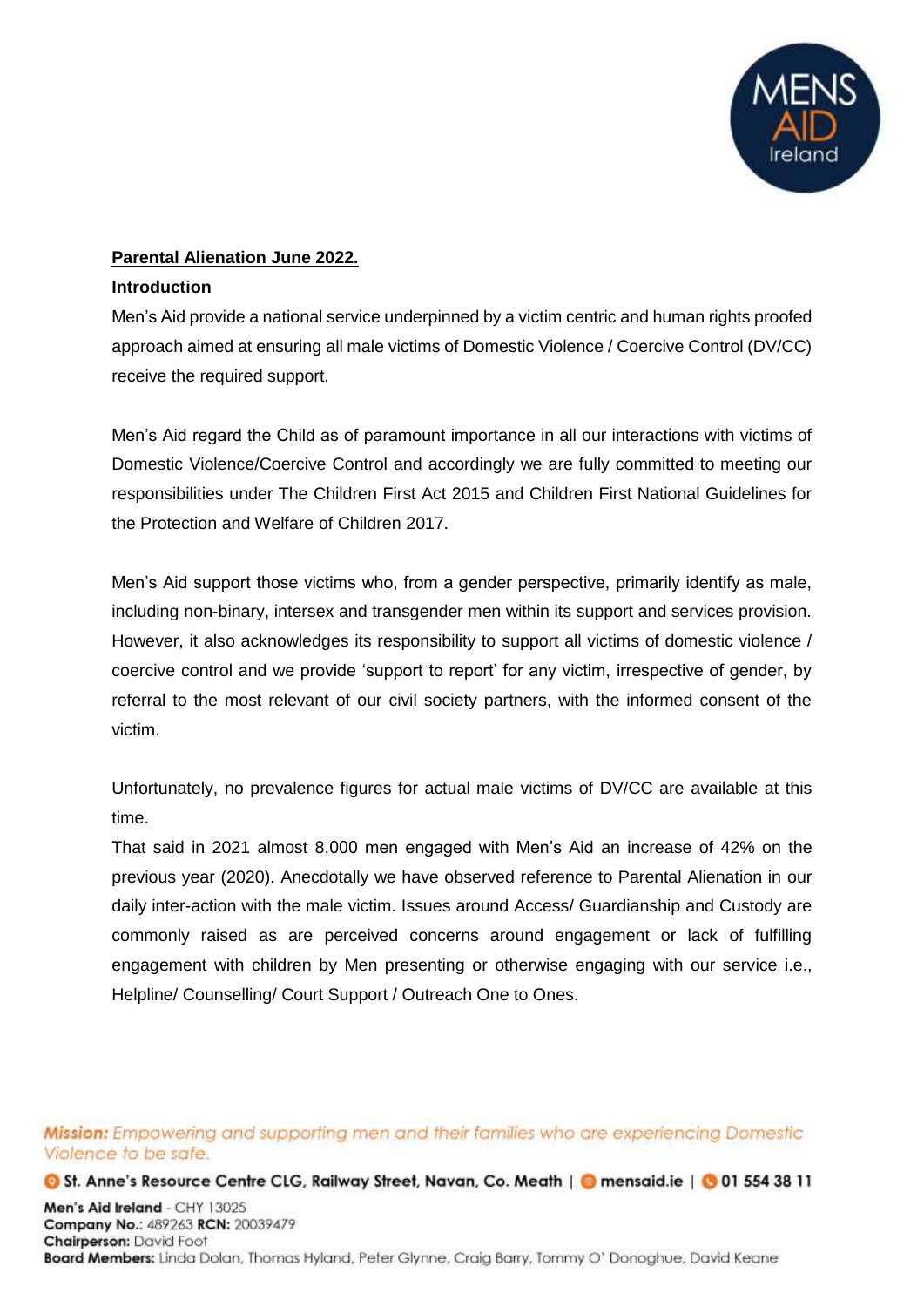

In this regard, we can advise that Children First referrals increased year on year in 2021 by 118% on 2020 figs. Men's Aid are guided in our referrals and excellent working relationship with TUSLA by the **Children First National Guidelines** in particular '*Circumstances which may make children more vulnerable to harm'* including 'conflictual relationships and Domestic violence (CFpg11). Accordingly, instances brought to our attention involving Physical/Sexual/Neglect or Emotional abuse are referred to TUSLA.

Men's Aid thank you for your invitation to participate in this consultation. We view this as important and most positive with particular regard to your committed endeavours to meet the needs of the Child. We note your reference to the need to exercise care not to identify any parties and be respectful to privacy. We also note that submissions may be subject to disclosure via FOI.

#### **Parental Alienation.**

Parental alienation generally refers to a process through which a child becomes estranged from a parent as the result of the psychological manipulation of the other parent. It may also refer to situations where one parent is wrongfully influencing their child or children against the other parent. As a concept, parental alienation is contested, and little is known about how different jurisdictions and systems address it.

There is no clear agreed definition of parental alienation in Ireland and there are no reliable statistics on its prevalence. However, it would appear that the term has been increasingly cited in the Irish courts. (DOJ 2022).

We acknowledge the above interpretation of Parental Alienation provided by the Department of Justice in this consultation process.

Mission: Empowering and supporting men and their families who are experiencing Domestic Violence to be safe.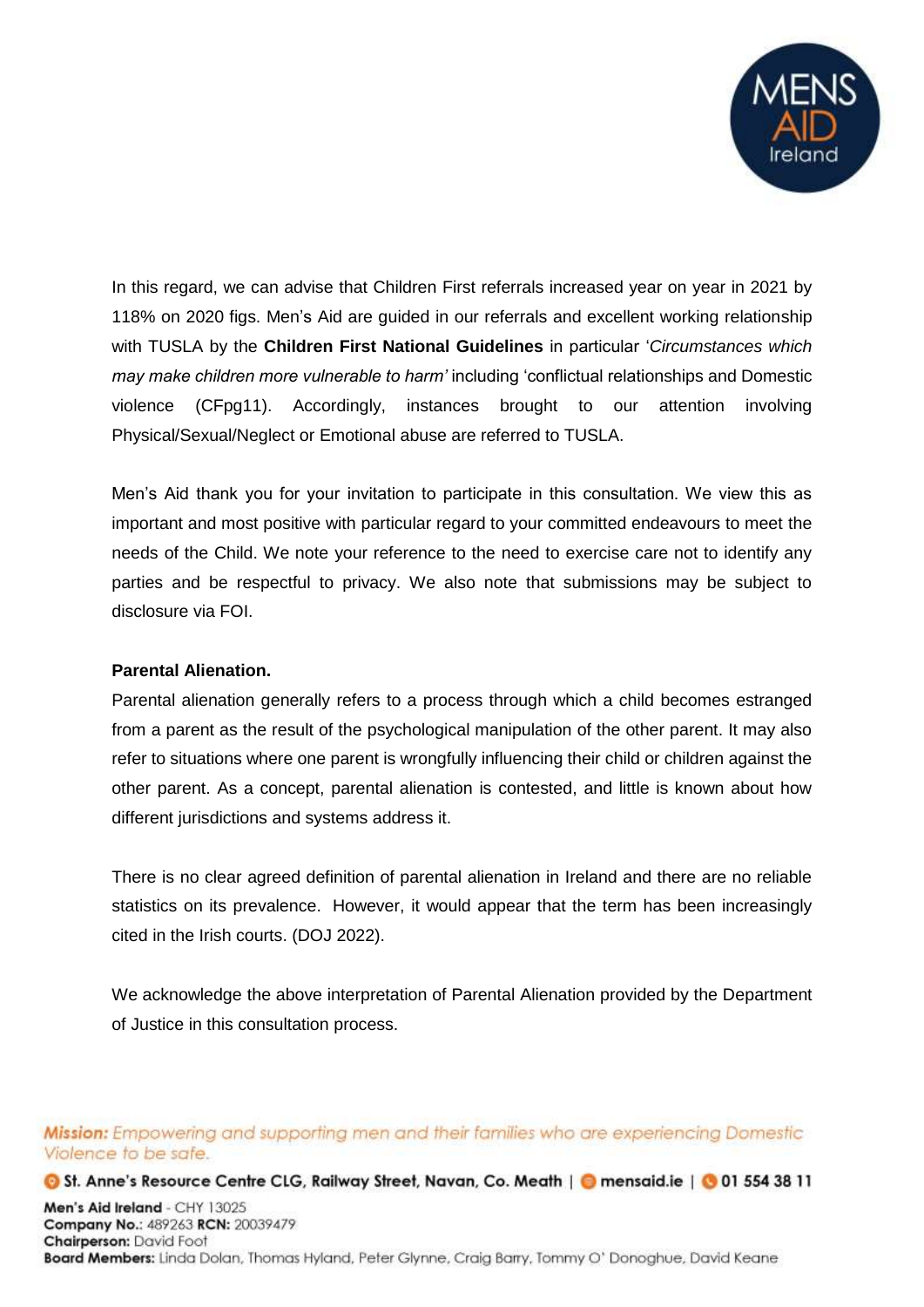

The term Parental Alienation is indeed one which is familiar to those engaged in supporting Victims of Domestic Violence/ and Coercive Control including the Judiciary, Solicitors, Barristers, Social workers, Child Protection workers, Domestic Abuse support workers and the Victim.

In the absence however of a Legal or Social definition, Men's Aid use the following definition as set out below:

# *"Parental Alienation is a deliberate attempt by one parent to distance or separate his / her children from the other parent".*

Men's Aid acknowledges that the welfare of the child is paramount. This is the cornerstone of all our interactions with Victims and has its authority in:

- **The United Nations Convention** on the Rights of the Child (ratified in Ireland 1992)
- **Children First National Guidelines** for the Protection and Welfare of Children 2017
- **The Children First act 2015**.

In circumstances where a child may be vulnerable to harm in Domestic Violence/ conflictual relationships **"Children First National Guidelines page11, Circumstances which may make children more vulnerable to harm"** the best interests of the child are served by engaging with and reporting any concerns to Tulsa the Child and Family agency. The agency has a statutory responsibility to promote the welfare of children who are not receiving adequate care and attention, (section 3 Child Care Act 1991).

Mission: Empowering and supporting men and their families who are experiencing Domestic Violence to be safe.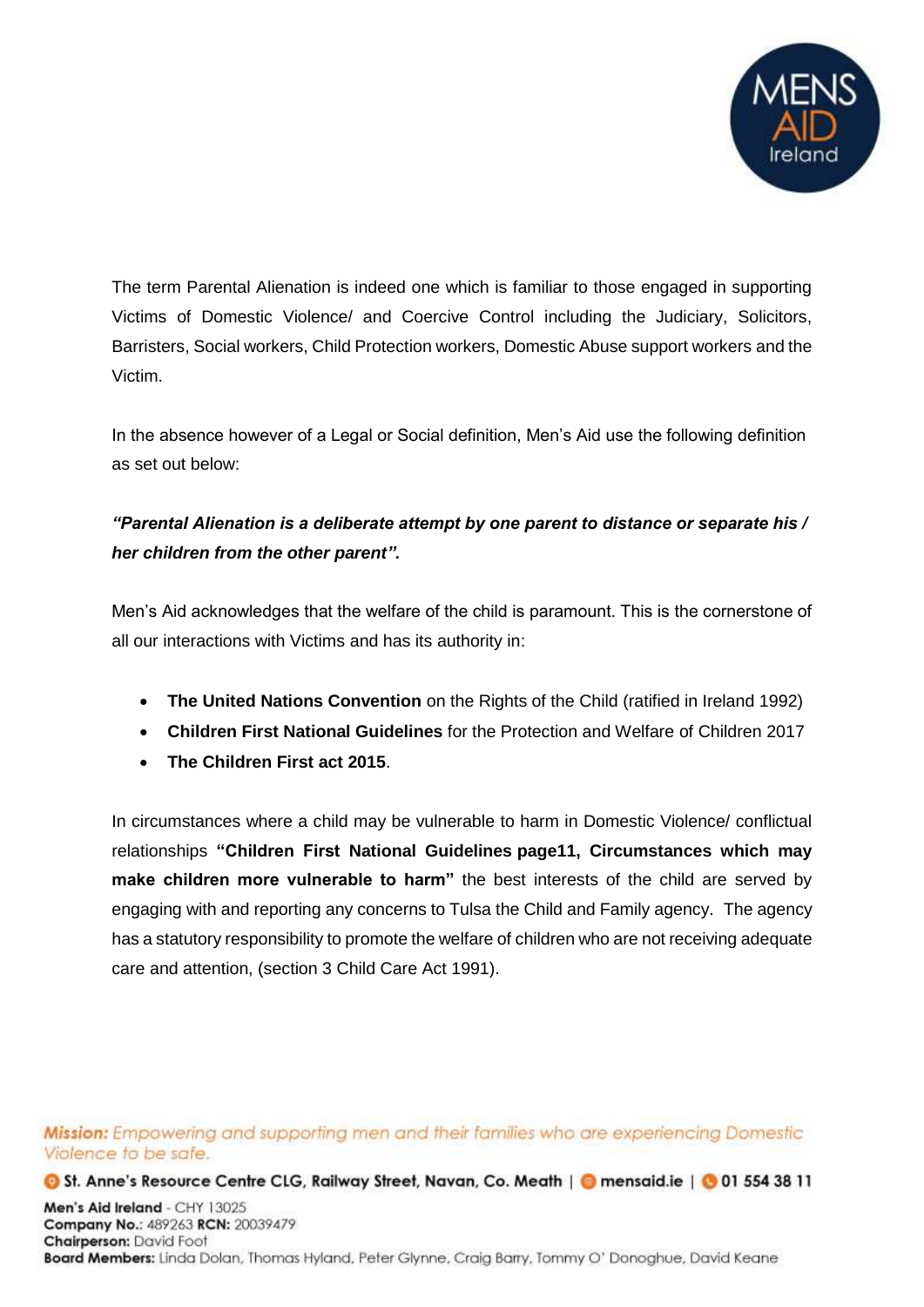

It should be noted that Tusla have been of significant assistance both formally and informally and have assisted us and worked in close partnership with Men's Aid in incidences where there were questions around referral "unsure whether you should report" reports which were in need of guidance from TUSLA.

Some examples of "Parental Alienation" Male victims of DV /CC disclose to us:

- $\triangleright$  Limiting contact with that parent, and or extended family.
- $\triangleright$  Erasing the other parent from the life and mind of the child (forbidding discussion and pictures of the other parent).
- $\triangleright$  Seeking to have the child reject the other parent.
- $\triangleright$  Creating the impression that the other parent is dangerous.
- $\triangleright$  Forcing the child to choose between the parents by means of threats of withdrawal of affection.
- $\triangleright$  Belittling and limiting contact with the extended family of the targeted parent, e.g. -Grandparents.
- $\triangleright$  Not meeting access arrangements / agreements/ court orders.
- $\triangleright$  Not allowing delivery of gifts, messages, milestone cards.
- $\triangleright$  Not allowing participation in milestone events, e.g., birthdays,

Men's Aid recommend in cases where access is being determined by the courts, consideration be given to endeavoring to avoid where possible any unnecessary time delay which may in turn impact negatively on child welfare.

Mission: Empowering and supporting men and their families who are experiencing Domestic Violence to be safe.